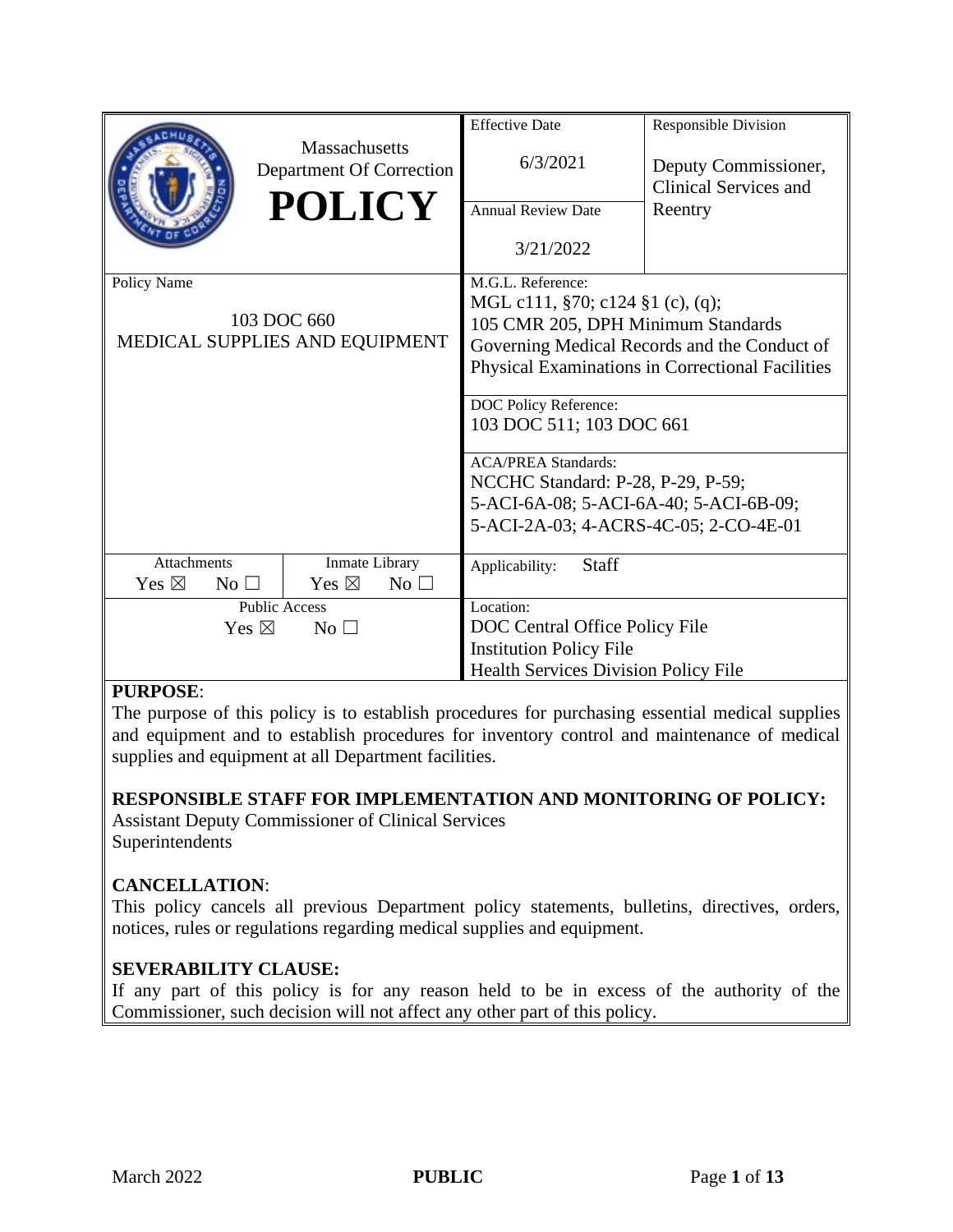# **TABLE OF CONTENTS**

| 660.01 | <b>General Policy</b>                                       | 3              |
|--------|-------------------------------------------------------------|----------------|
| 660.02 | <b>Examination Rooms</b>                                    | $\overline{4}$ |
| 660.03 | Prostheses                                                  | 5              |
| 660.04 | <b>First Aid Kits</b>                                       | 5              |
| 660.05 | <b>Universal Precaution Kits</b>                            | 6              |
| 660.06 | <b>Medical Records Storage</b>                              | 7              |
| 660.07 | <b>Trauma Shears</b>                                        | 7              |
| 660.08 | <b>Negative Air Pressure Isolation Equipment</b>            | 7              |
| 660.09 | <b>Negative Air Pressure Equipment Annual Certification</b> | 8              |
| 660.10 | Automatic External Defibrillator (AED) Machines             | 9              |

# **ATTACHMENTS**

| Attachment #1 | <b>First Aid Kit Guidelines</b> |  |
|---------------|---------------------------------|--|
| Attachment #2 | <b>AED Machine Checklist</b>    |  |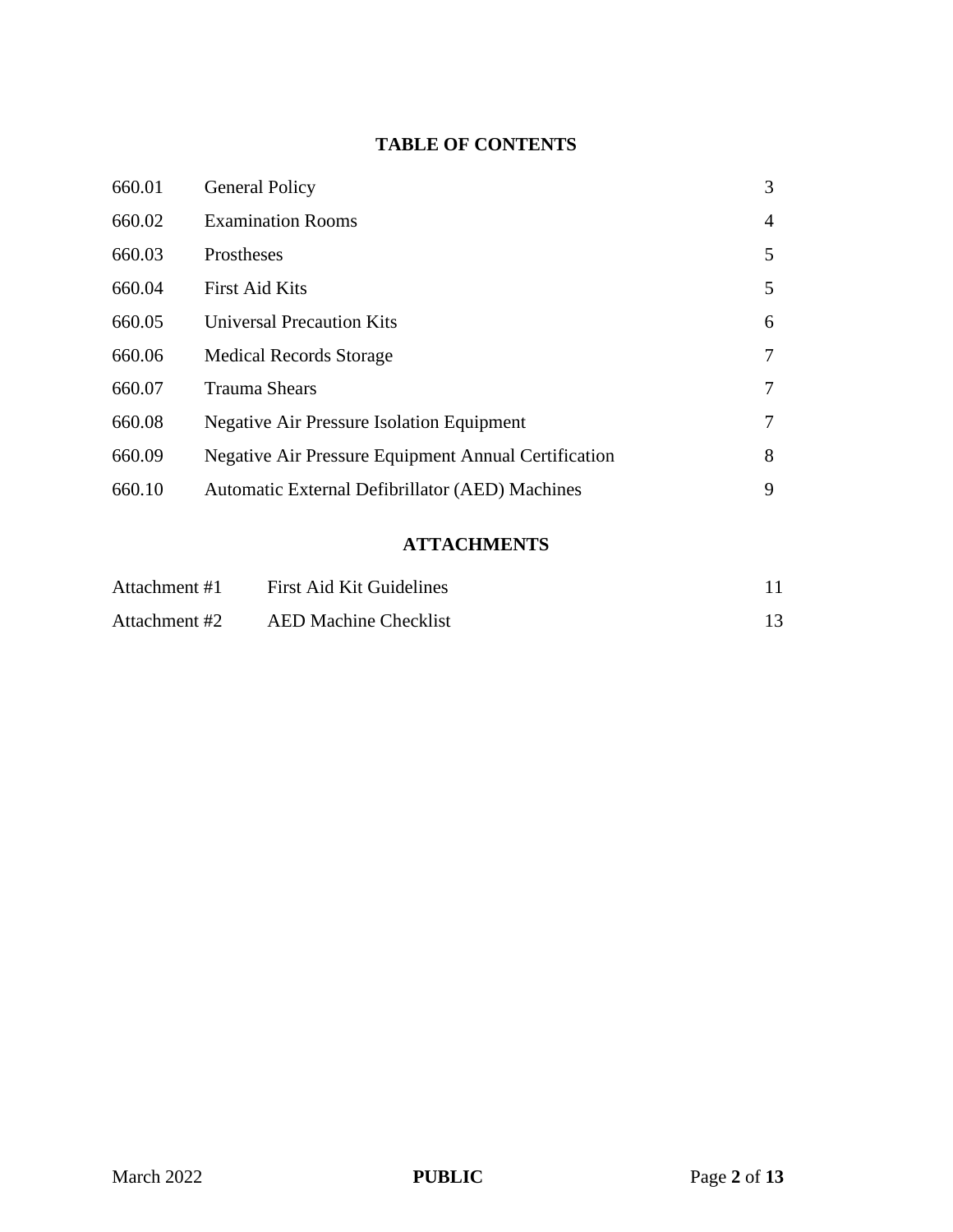## **660.01 GENERAL POLICY**

- 1. The Assistant Deputy Commissioner of Clinical Services, together with the contractual program director, shall be responsible for the approval of all medical/dental equipment, supplies and materials which may be required by the facility's health service units (HSU). These shall be reviewed with the individual facility Superintendent or designee whenever security issues may be involved and in accordance with the guidelines listed below:
	- a. The contract between the DOC and the contractual medical provider will specify equipment responsibilities regarding use, maintenance, repair and replacement.
	- b. The contractual comprehensive healthcare provider shall designate a health services staff person at each HSU with the following responsibilities:
		- i. physically receiving all supplies and equipment,
		- ii. checking the invoice slips against the merchandise received to insure that proper delivery has been made,
		- iii. to insure that all supplies received are in good working condition and,
		- iv. forward all receiving information and invoices to the accounts payable office of the contractual medical provider or the accounts payable office of the health services division, whichever is applicable.
- 2. The Assistant Deputy Commissioner of Clinical Services shall designate a DOC staff person with the responsibility of accounting for medical equipment. An inventory will be taken annually at each facility. On a quarterly basis the Assistant Deputy Commissioner of Clinical Services shall receive an updated report of the status of these inventories.
	- a. Each piece of non-contractor owned health services equipment with an original acquisition cost of \$1000 or more shall have an identification tag with a tag number. These numbers will be recorded on a log that shall be maintained and updated as needed. All acquisitions of \$1000 or more, whether by purchase, transfer, or other means, or disposal of equipment, shall be recorded on the log.
- 3. Surgical, dental, and other medical tools and supplies of a hazardous nature, i.e., syringes, needles, instruments, scalpels, etc. shall be maintained in locked storage areas or containers as described in 103 DOC 511, *Tool Control,* 511.03, §2, and 103 DOC 661, *Pharmacy and*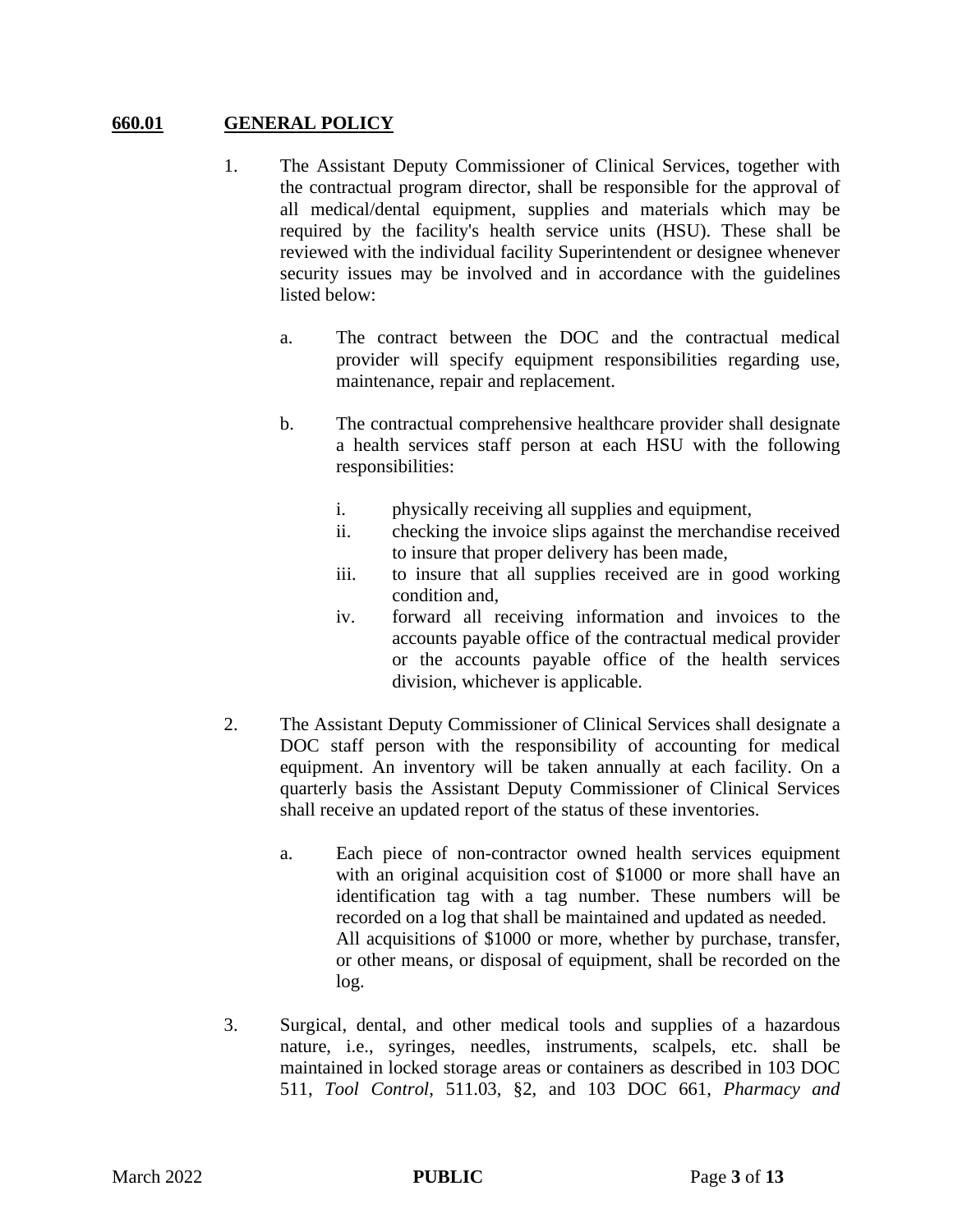*Medications*, 661.06. These kinds of tools and supplies shall be inventoried by site staff and the appropriate HSA.

- 4. Any loss, damage, or defacing of any equipment will be reported in writing to the Assistant Deputy Commissioner of Clinical Services.
- 5. The Health Services Division will establish procedures for the scheduling of routine testing and maintenance of appropriate medical and dental equipment. A Health Services designee will notify the contractual medical provider of the maintenance schedule and arrange for the testing/maintenance of that equipment.

## **660.02 EXAMINATION ROOMS**

Each facility which maintains a health services unit (HSU) or which maintains an examination room used by contractual medical personnel for on-site diagnosis and/or treatment, shall comply with the following requirements in accordance with 105 CMR 205, *Minimum Standard Governing Medical Records and the Conduct of Physical Examinations in Correctional Facilities*:

- 1. The examination room shall be used solely for the delivery of medical services. This room shall ensure privacy and dignity for both patients and medical personnel.
- 2. Supplies and equipment appropriate in quantity and type to the specific service(s) which the clinic renders its patients shall be available to individuals conducting physical examinations. At a minimum, the following equipment shall be available in areas where physical examinations are conducted:
	- a. Thermometer;
	- b. Blood pressure cuff and sphygmomanometer;
	- c. Stethoscope;
	- d. Ophthalmoscope;
	- e. Otoscope;
	- f. Percussion Hammer;
	- g. Scale;
	- h. Examination table with a disposable covering that shall be replaced after each use;
	- i. Goose neck light;
	- j. Disposable examination gloves;
	- k. Flashlight and tongue depressors;
	- l. Pelvic speculum for female exams at MCI-Framingham, SMCC;
	- m. Microscope and slides with slip covers at facilities housing females.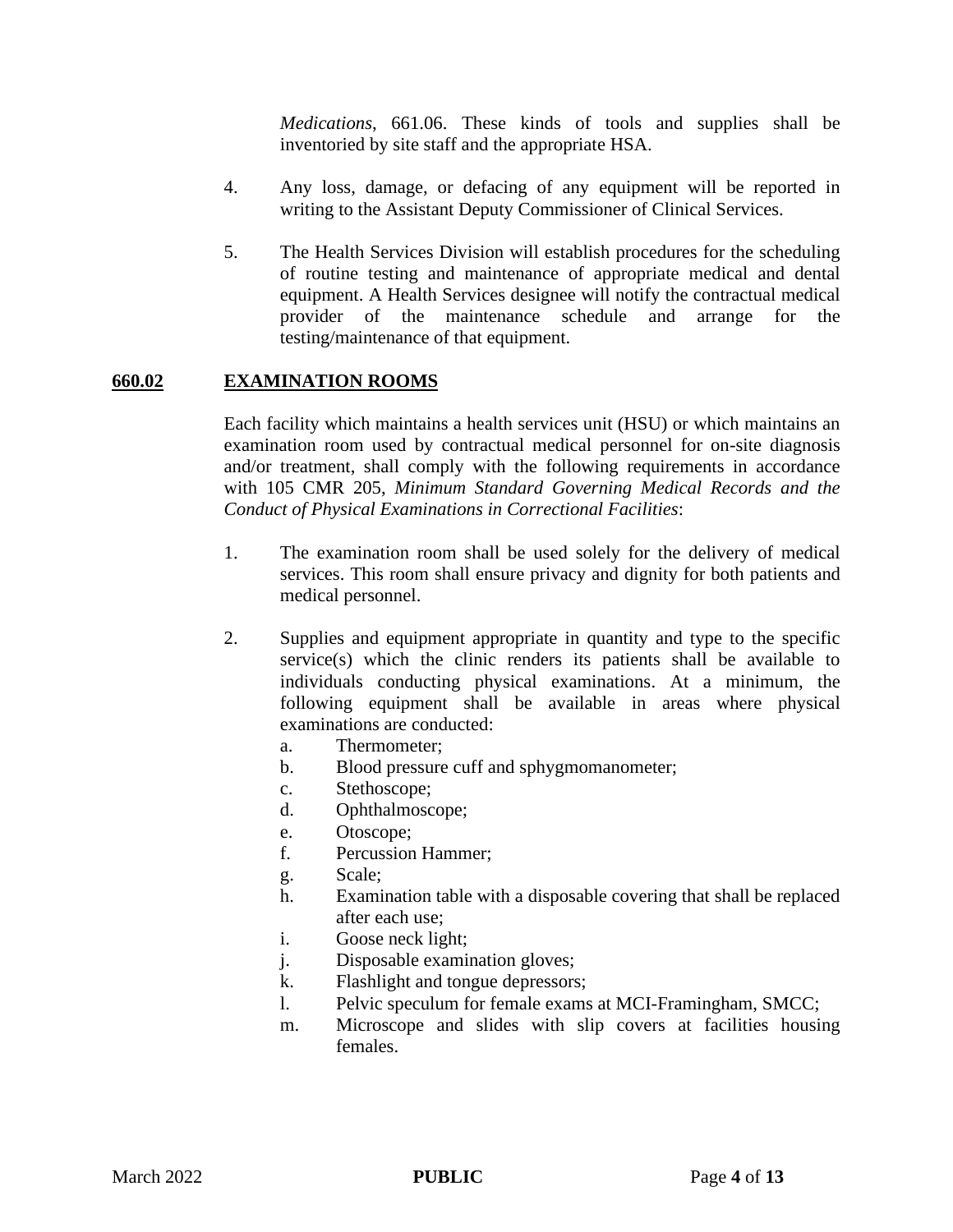3. Each facility HSU shall have transportation equipment (wheelchair, stretcher, and litter) immediately available.

Any examining room which is not part of an HSU shall, at a minimum, have a litter immediately available.

- 4. All examination rooms shall have a hand wash sink equipped with hot and cold running water and non-hand operating controls. Where the sink is not located in the examination room itself, it shall be located in close proximity to the examination room.
- 5. When inmates are placed in waiting areas for more than a brief period, the waiting areas should have seats. Inmates should also have access to drinking water and toilets during this waiting period.

#### **660.03 PROSTHESES/ORTHOSES**

The contractual comprehensive healthcare provider and/or its designee(s) shall be responsible for providing inmates/patients with any medical or dental prostheses/orthoses which are deemed necessary by the facility contractual physician, contractual dentist, contractual optometrist, or other specialty care provider.

- 1. The requirement for a prosthesis/orthoses is a clinical decision.
- 2. All prosthetic/orthoses devices provided to inmates are the property of the Department until the release of the inmate from the custody of the Department. At the time that an inmate is provided a prosthetic/orthoses device, this policy will be conveyed to the inmate. The inmate shall be informed that willful or negligent damage, destruction, or loss of the device will be considered grounds for disciplinary action and may include payment for the cost of replacement.
- 3. All prosthetic devices provided to or retained by an inmate shall be documented in the IMS Medical Orders screen.

## **660.04 FIRST AID KITS**

First Aid Kits shall be maintained in all Department facilities and state vehicles as follows:

1. In all Department facilities as well as in all state vehicles used to transport inmates, the Assistant Deputy Commissioner of Clinical Services or his/her designee after consultation with the Superintendent and the Director of the Operational Services shall specify the number, location and quantities and contents of first aid kits within the facilities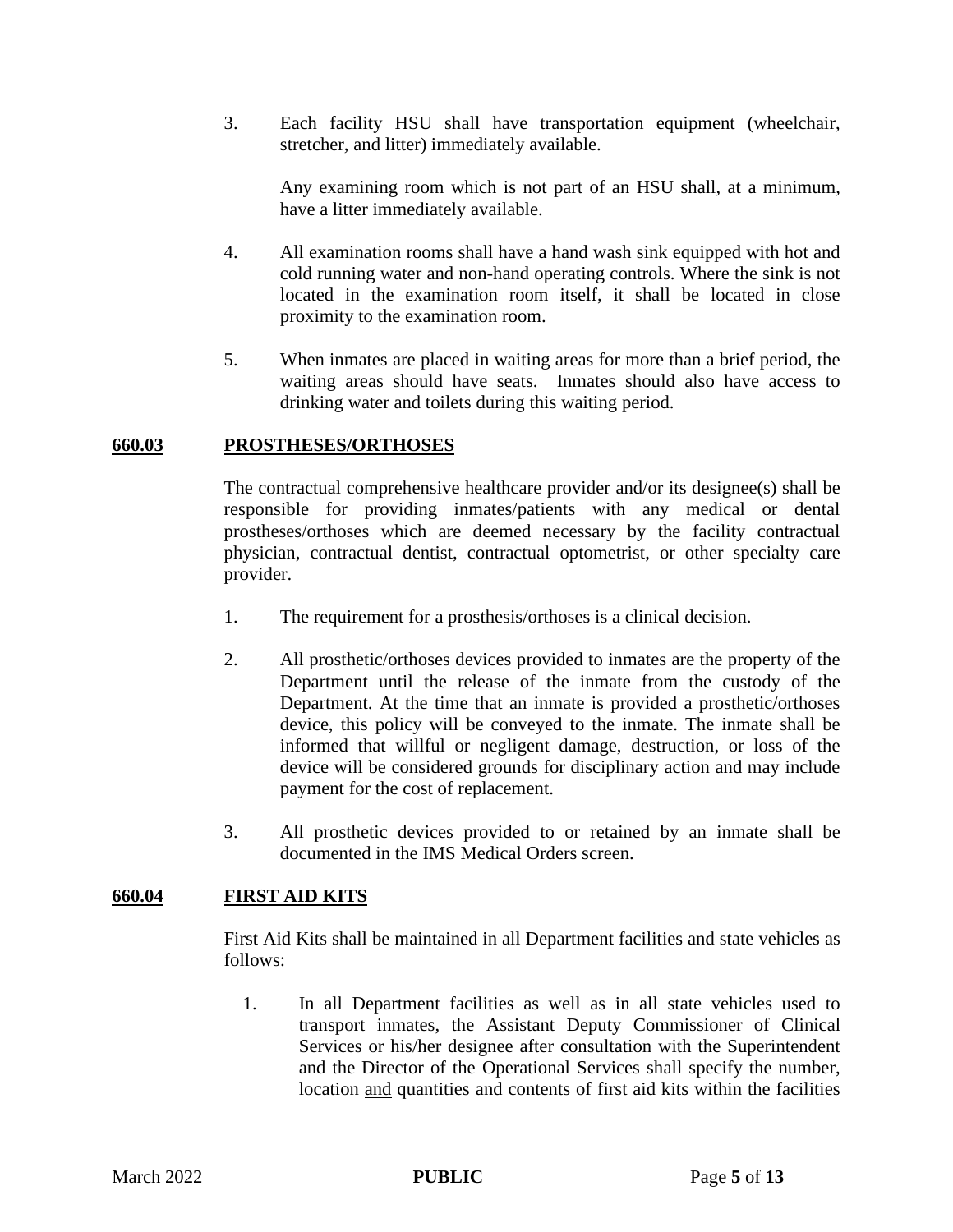and in state vehicles. The Superintendent or his/her designee and the Director of Operational Services shall establish and implement written procedures for inventory control of First Aid Kits and performance of, at a minimum, monthly inspections of all First Aid Kits in order to ensure adequate stocking and sanitation.

- 2. First Aid Kit inventory control lists shall be signed and dated by the individual conducting the inspection and a list of needed supplies submitted to the facility purchasing office. Upon receipt the person responsible for First Aid Kit inventory control shall replenish the kits as necessary.
- 3. An automatic external defibrillator shall be available for use at each correctional facility and the Training Academy.

See First Aid Kit Guidelines attachment at the end of this policy.

# **660.05 STANDARD PRECAUTION KITS**

Standard Precaution Kits shall be maintained in all Department facilities and state vehicles as follows:

1. Contents of Standard Precaution Kits must include:

antimicrobial hand wipes/wash eye protection coagulant/paper towels face mask disinfectant gloves disposable biohazard bags protective apron/gown

Additional personal protective equipment, such as cap/ear cover, eye/face protection, gloves, gowns, sharps disposable container, shoe covers, and disposable jump suits may be included and should be stored in HSUs, inner control rooms, and other centrally located areas determined by site need.

- 2. Location of standard precaution kits:
	- a. Health service units
	- b. Housing units
	- c. All vehicles (including canine)

In addition, kits should be placed at other strategic locations, e.g., control, search, and visiting rooms, gyms, industry, kitchen, and program areas.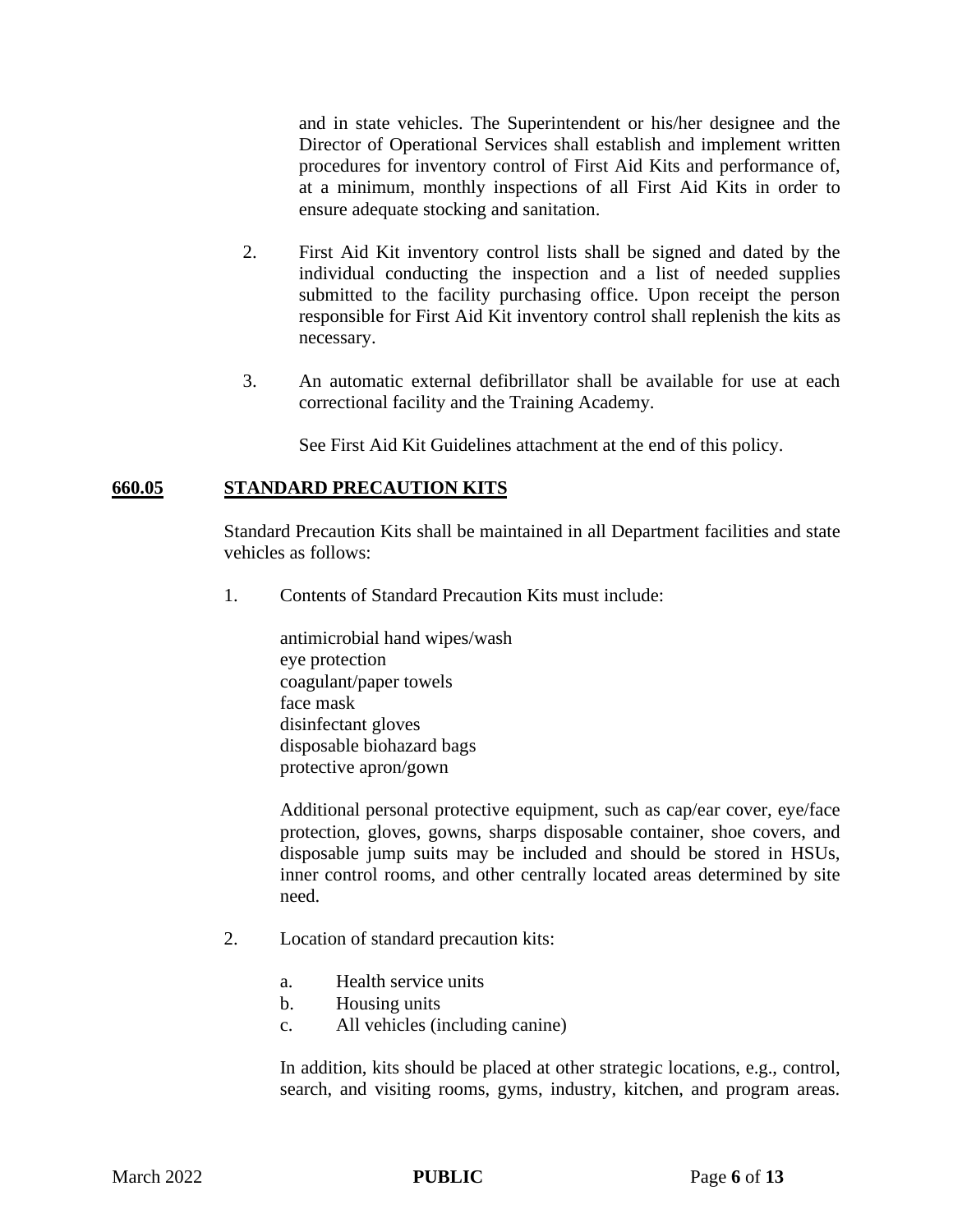Boxes of disposable latex gloves, in appropriate sizes, should be available in central specific locations for the use of officers coming on duty. See §1 above, for additional personal protective equipment that should be stored in HSUs, inner control rooms, and other centrally located areas determined by site need.

Standard precaution kits may be purchased commercially by facilities or made up from items purchased separately and made into kit form at individual facilities.

## **660.06 MEDICAL RECORDS STORAGE SPACE**

The health services division shall provide adequate equipment for the storage of active and inactive medical records. Each facility shall provide adequate space for the storage of medical records at the facility. The records shall be maintained so as to be safe from fire and water damage and from unauthorized use.

## **660.07 TRAUMA SHEARS**

Trauma shears, or a trauma knife, capable of easily cutting bandages, small plaster casts, leather shoes, thin metal sheets, clothing and splints shall be maintained in, but not limited to, the following locations:

- 1. Central or inner control room(s);
- 2. Special management control room;
- 3. Health Services Unit;
- 4. Reception centers, booking and admission areas; and
- 5. Reception centers, orientation housing unit(s).

Trauma shears shall be maintained and stored in accordance with 103 DOC 511, *Tool Control*.

## **660.08 NEGATIVE AIR PRESSURE ISOLATION EQUIPMENT**

Specially equipped rooms used to prevent the transmission of diseases spread by airborne contact shall be available in designated Department facilities. Admission to or transfer from a negative air pressure room shall be determined by a physician. Negative pressure isolation rooms are located in the following facilities:

| <b>MCI Shirley</b>                   | 4 Rooms |
|--------------------------------------|---------|
| <b>MCI</b> Framingham                | 2 Rooms |
| <b>Bridgewater State Hospital</b>    | 1 Room  |
| Souza-Baranowski Correctional Center | 4 Rooms |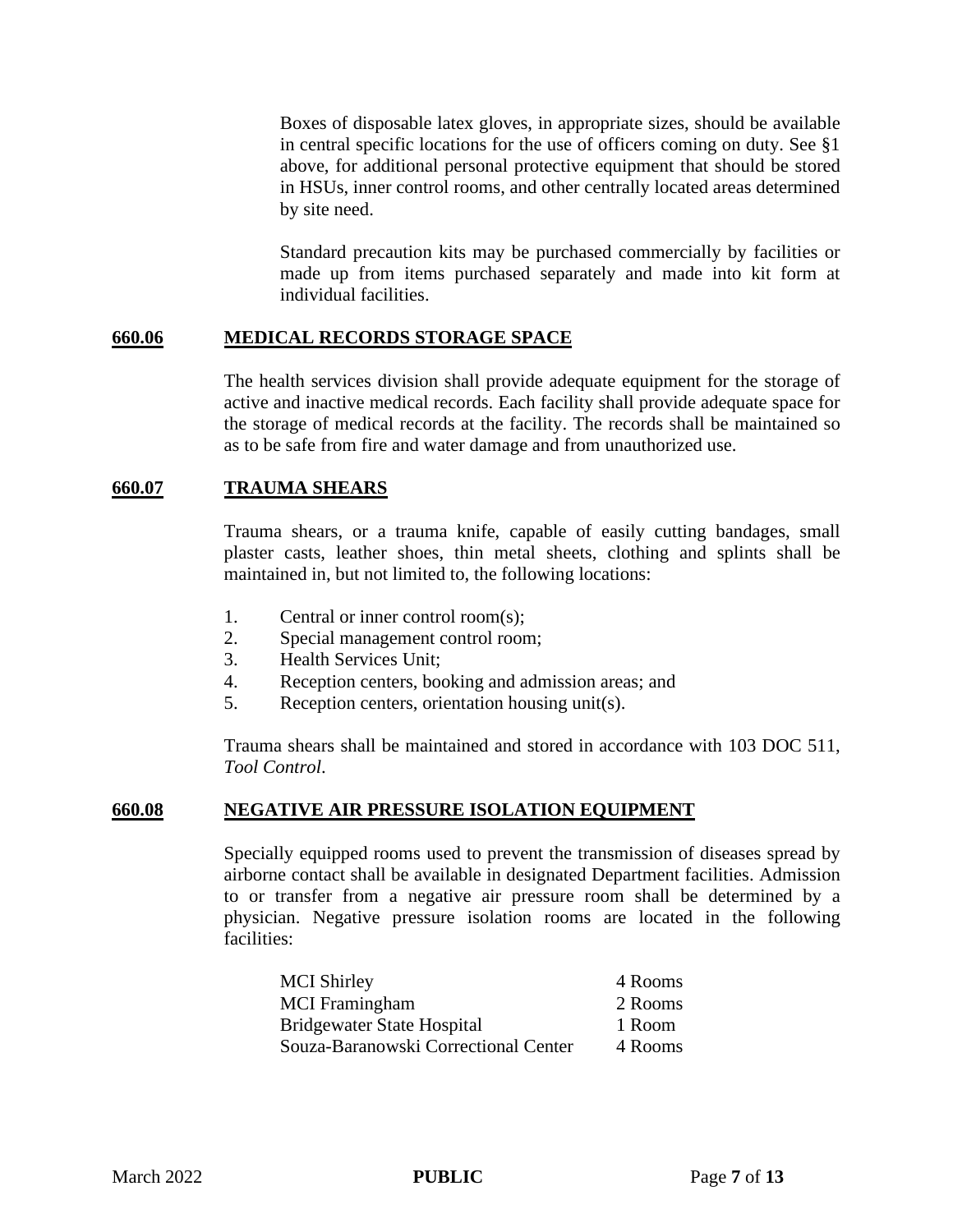Negative air pressure rooms shall function in accordance with regulations of the Commonwealth of Massachusetts, and other applicable regulatory agencies, as well as recommendations issued by the manufacturer of such equipment

- 1. Each Superintendent, with negative air pressure rooms in his/her facility, shall develop site specific policies and procedures to assure regulatory compliance, adequate equipment performance and the maintenance of monitoring with appropriate documentation. The medical contractor, through designated infection control personnel, shall advise and counsel the Superintendent or designee in the development of such policies and procedures.
- 2. All negative air pressure rooms in use must be checked daily by the medical contractor, and a record maintained in a Daily Performance Log. Completed log sheets are to be maintained and available for review and inspection by authorized health and correctional staff at each site.
- 3. All negative air pressure rooms must be monitored on a monthly basis by the medical contractor to check the need for UV lamps, or filter changes and to record pressure differentials and airflow direction. If changes are indicated, the Assistant Deputy Commissioner of Clinical Services shall be notified to assure that UV lamps or filters are changed by an agency authorized to do so. Monthly Performance Logs are to be maintained and available for review and inspection by authorized health and correctional staff at each site.

## **660.09 NEGATIVE AIR PRESSURE EQUIPMENT ANNUAL CERTIFICATION**

Annual certification of each negative air pressure room at each facility operating such equipment shall be performed to ensure facility compliance with Commonwealth of Massachusetts regulatory requirements and those of other applicable regulatory agencies. Such certification shall be conducted by an agency authorized to perform testing of negative air pressure equipment; monitor proper infection control practices; review and evaluate room performance record keeping; evaluate training materials; and recommend policies and procedures related to negative air pressure isolation. Annual certification of negative air pressure equipment shall be initiated and scheduled by the office of the Assistant Deputy Commissioner of Clinical Services. Annual certification shall include at a minimum, calculation of actual room air changes per hour, measurement of room airflow and pressure differential, testing of airflow direction, efficacy of air filtration systems, observation of proper infection control practices, and review of training materials related to negative pressure isolation. A written report detailing the results of the annual evaluation and recommendations shall be submitted to the Assistant Deputy Commissioner of Clinical Services with copies to the facility health services administrator (HSA) and the contractual comprehensive healthcare provider's infection control coordinator. Each Superintendent shall be required to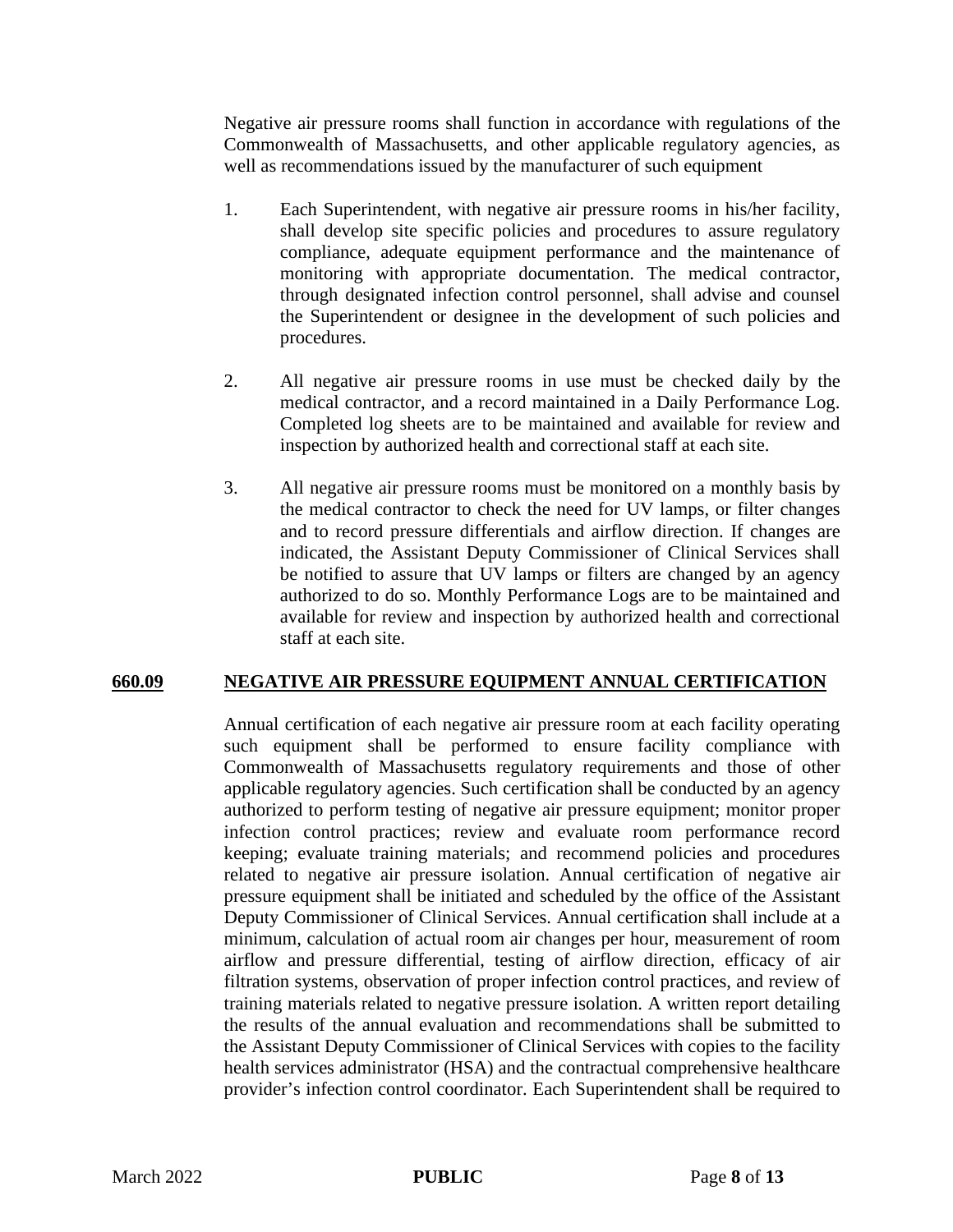submit written corrective action, if required, to the Assistant Deputy Commissioner of Clinical Services. Results of annual certification, appropriate corrective action, along with monthly room performance records, shall be maintained at each facility operating negative air pressure equipment.

## **660.10 AUTOMATIC EXTERNAL DEFIBRILLATOR (AED) MACHINES**

This section of 103 DOC 660 pertains only to the Department of Correction (DOC) AED machines.

- A. Facilities may purchase AED machines to be available in satellite units or other locations as determined necessary by the Superintendent. Each Superintendent shall develop procedures to monitor and maintain DOC AED machines. Procedures shall identify the location of each AED machine.
	- 1. The AED will be kept in an accessible area with the status indicator easily visible. A designated DOC employee will visually inspect each AED machine daily during normal business hours.
	- 2. The employee will visually inspect the status indicator and record the findings on the AED checklist. The status indicator is a visual indicator of the AED's readiness. Status indicators may vary based on the make and model of AED. The AED could also chirp, indicating a low battery.
	- 3. If the AED machine displays an error and or chirps the facility Environmental Health and Safety Officer must be notified immediately. The Environmental Health and Safety Officer will assess the AED machine and take the necessary appropriate action.
	- 4. In an emergency situation when there is no other defibrillator available, it is recommended that you continue to use the AED machine when the status indicator shows an error code.
	- 5. If the battery is installed before the install date, the extended life of the battery, if not used, is four years. The install date is located on the battery, and will be documented on the attached checklist.
	- 6. All AED machines will have two sets of defibrillation pads that are sealed and undamaged. Defibrillation pads have an expiration date that will be documented on the package as well as on the attached checklist.
	- 7. The Environmental Health and Safety Officer will replace the defibrillation pads prior to the expiration date and after each use.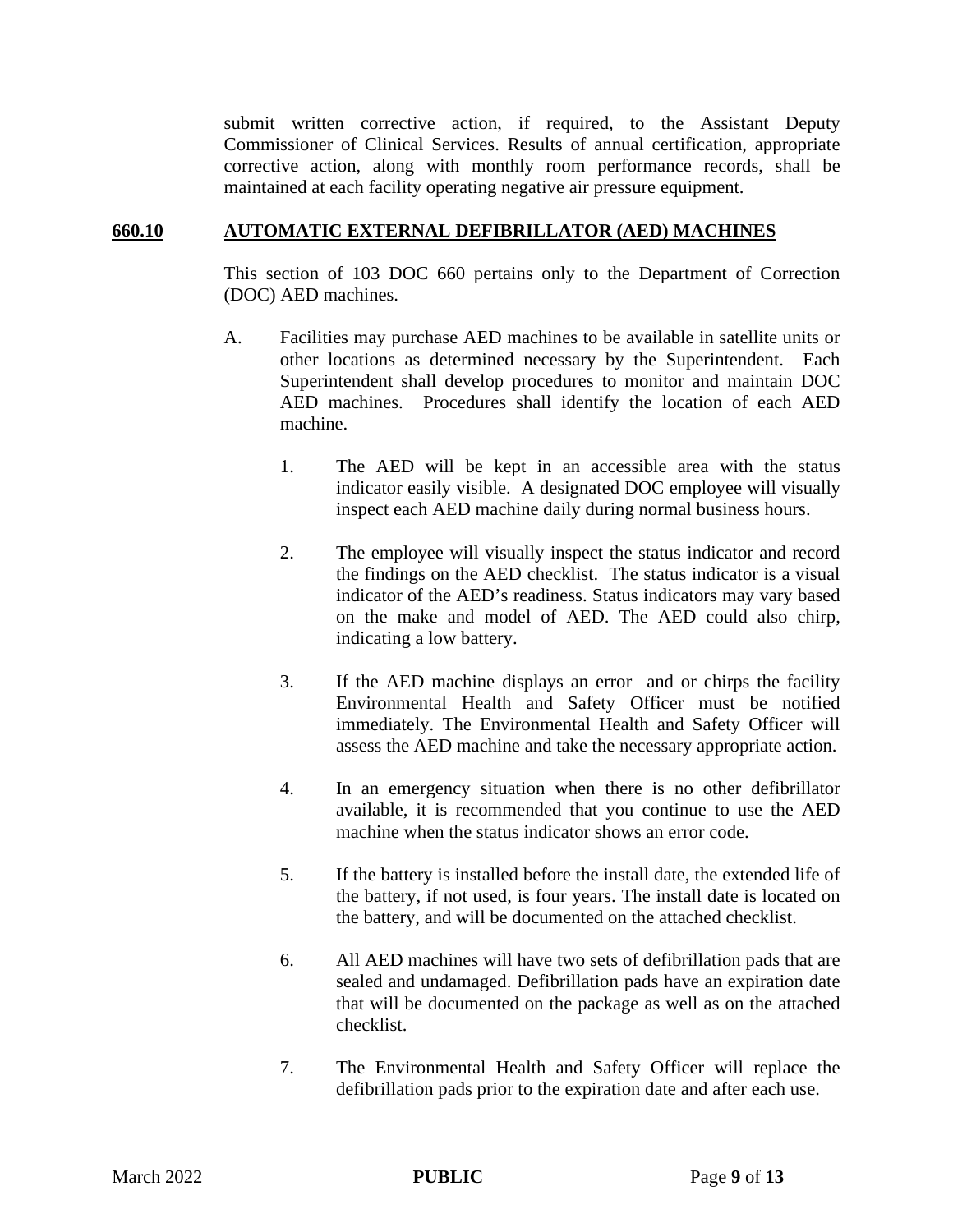- 8. The spare battery and defibrillation pads will be stored at the facility in an area designated by the Superintendent.
- 9. The Environmental Health and Safety Officer will adjust the clock on the AED machine to reflect the time change from Eastern Standard Time to Daylight Savings Time, and vice versa.
- 10. The Health Service Division will be notified every time the AED machine is used. The Regional Administrator will download data related to the event.
- 11. If a DOC employee uses the AED machine an incident report will be written and submitted as appropriate.
- B. Department Of Correction employees are trained in CPR/AED when they are hired and every two years thereafter. A Regional Administrator will train the Department of Correction employees responsible for checking the AED machine. The contractual comprehensive healthcare provider is responsible for monitoring and repairing the Health Service Units AED machines.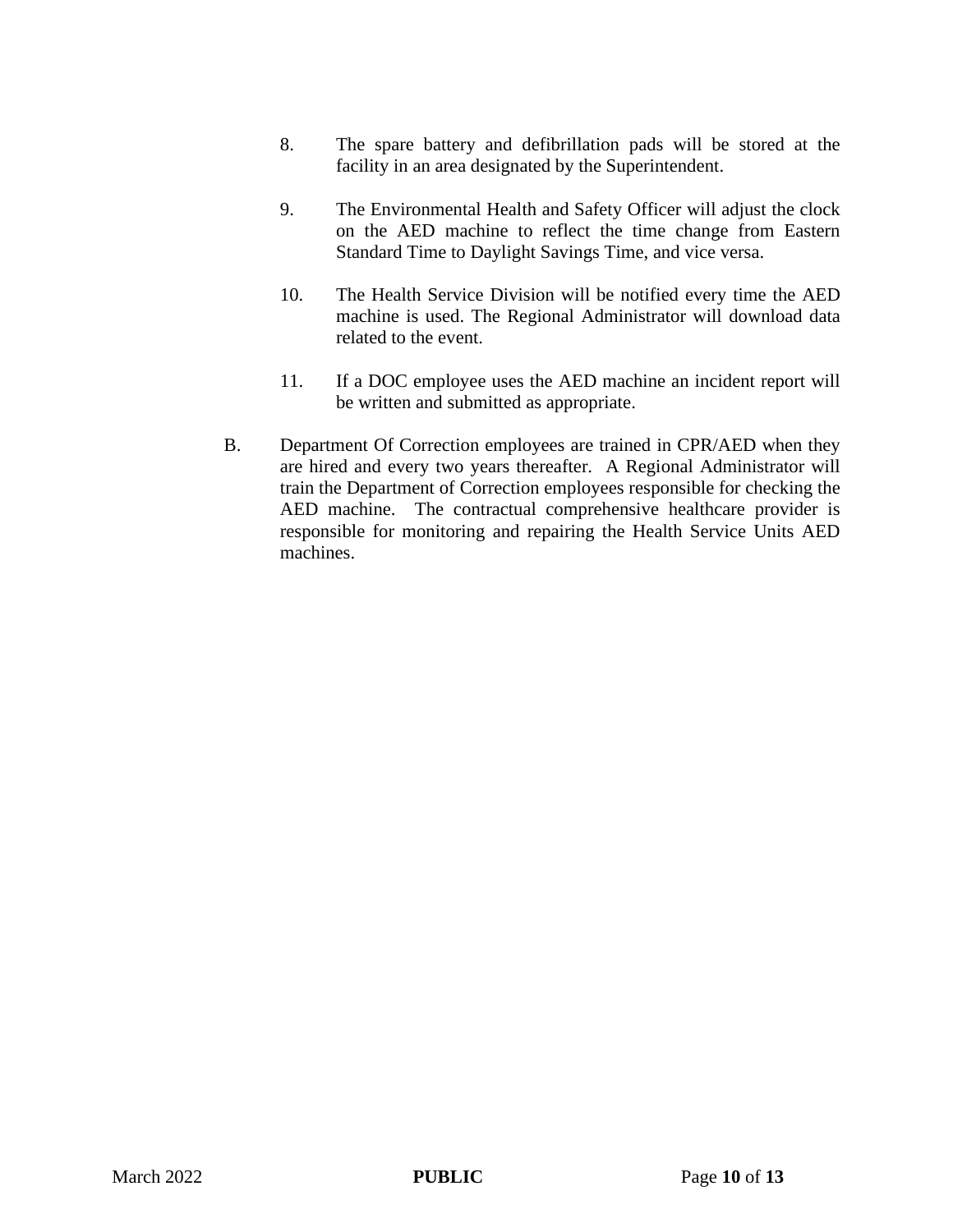## MASSACHUSETTS DEPARTMENT OF CORRECTION HEALTH SERVICES DIVISION **First Aid Kit Guidelines**

#### **OBJECTIVE:**

To provide written guidelines/procedures regarding the contents of first aid kits, designated locations of first aid kits, the necessity to inventory monthly all first aid kit supplies and equipment within the facility and provide guidelines for a procedure for replenishment of supplies.

#### **APPLICABILITY:**

Facility employees, health services unit staff, and health and safety officers.

#### **DEFINITION:**

Action to be followed when first aid care is required for a condition which necessitates immediate assistance from a person trained in first aid and the utilization of one of a facility's first aid kits or automatic external defibrillator (AED).

#### **SECURITY:**

All first aid kits will be sealed with a security tag. Whenever this tag is broken, the following steps will be taken:

- 1. The first aid kit shall be brought to the designated area by the staff member using the kit.
- 2. The used first aid kit will either be left in the designated area and a replacement kit picked up or the kit will be restocked by facility staff. A new security tag will be placed on the kit and the kit shall be returned to its designated location.

## **CONTENTS:**

The first aid kits are to have proper quantities and types of materials for the location where they are to be used, and are to be easily identifiable as first aid kits.

Contents are to be arranged so that the desired item can be found quickly without having to unpack the entire contents of the box. Material is to be wrapped so that unused portions do not become dirty or contaminated through handling.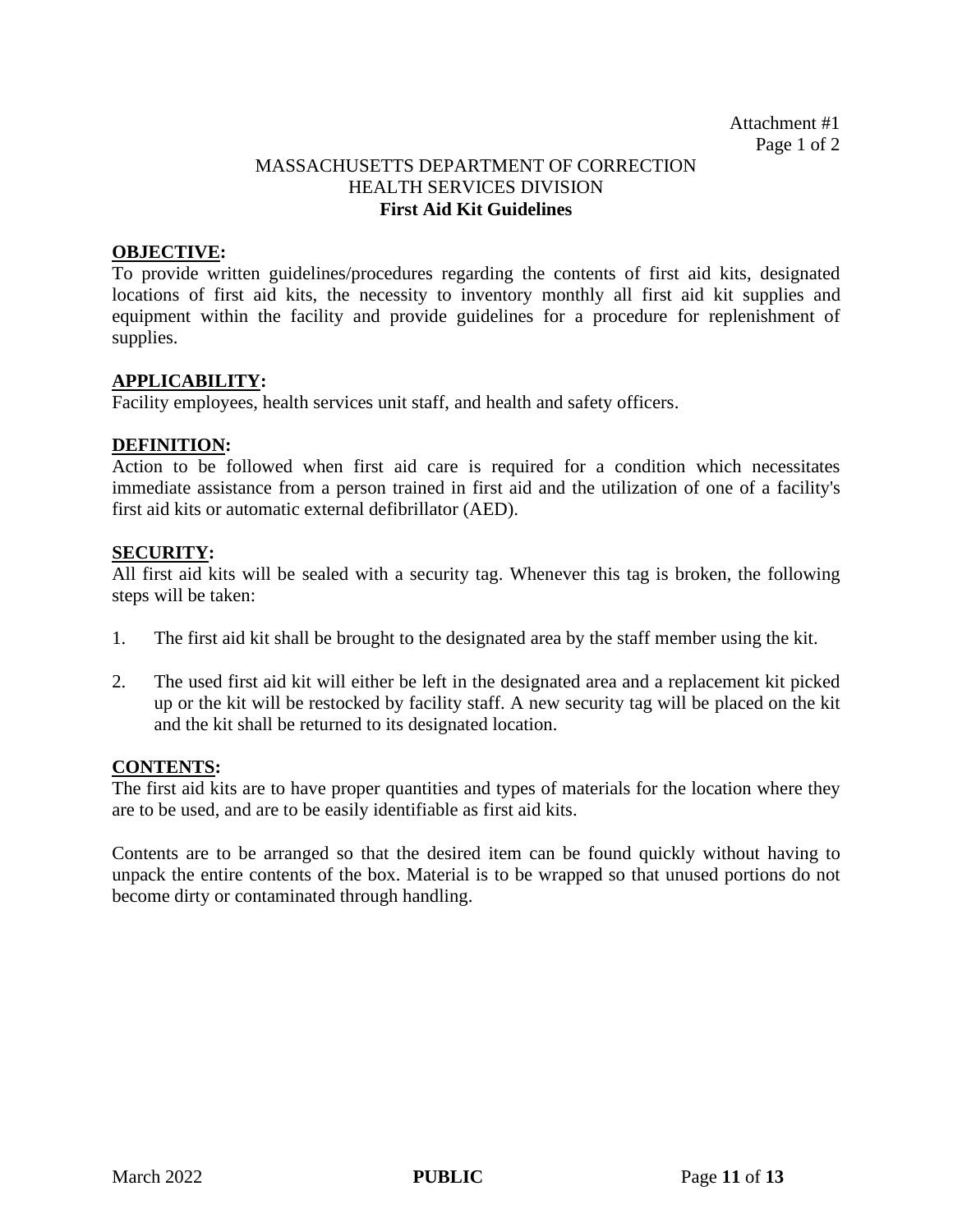## **CONTENTS** (continued)

All first aid kits will contain only approved items, which include, at a minimum items listed below:

- 1. Gloves
- 2. Plastic bags
- 3. Paper towels
- 4. Povidone Iodine
- 5. Sponges
- 6. Triangle Bandages
- 7. Adhesive Tape
- 8. Band-Aids

There are certain items that First Aid Kit should not contain, which are listed below:

- 1. Medicines
- 2. Instruments
- 3. Glass or metal containers

## **PROCEDURE:**

- 1. The health authority approves the contents, number, location of first aid kits, develops procedures for monthly inspection of the kits and develops written procedures for use of the kits by non-medical staff.
- 2. The correction officer or staff member who opens the first aid kit must immediately report such use, in order that the kit can be restocked. A telephone call to the supervisor will suffice for communicating this information. The facility will replenish stock used from the first aid kit within 24 hours of receiving the communication.
- 3. The first aid kits will be inspected monthly by designated facility personnel. A written record of these monthly checks shall be maintained by the Superintendent or his/her designee with a copy of such records forwarded to the HSA. An inventory for each kit will be maintained within each kit in order that the kit can be restocked as needed.
- 4. AEDs shall be periodically tested for functionality in accordance with the manufacturer's guidelines.